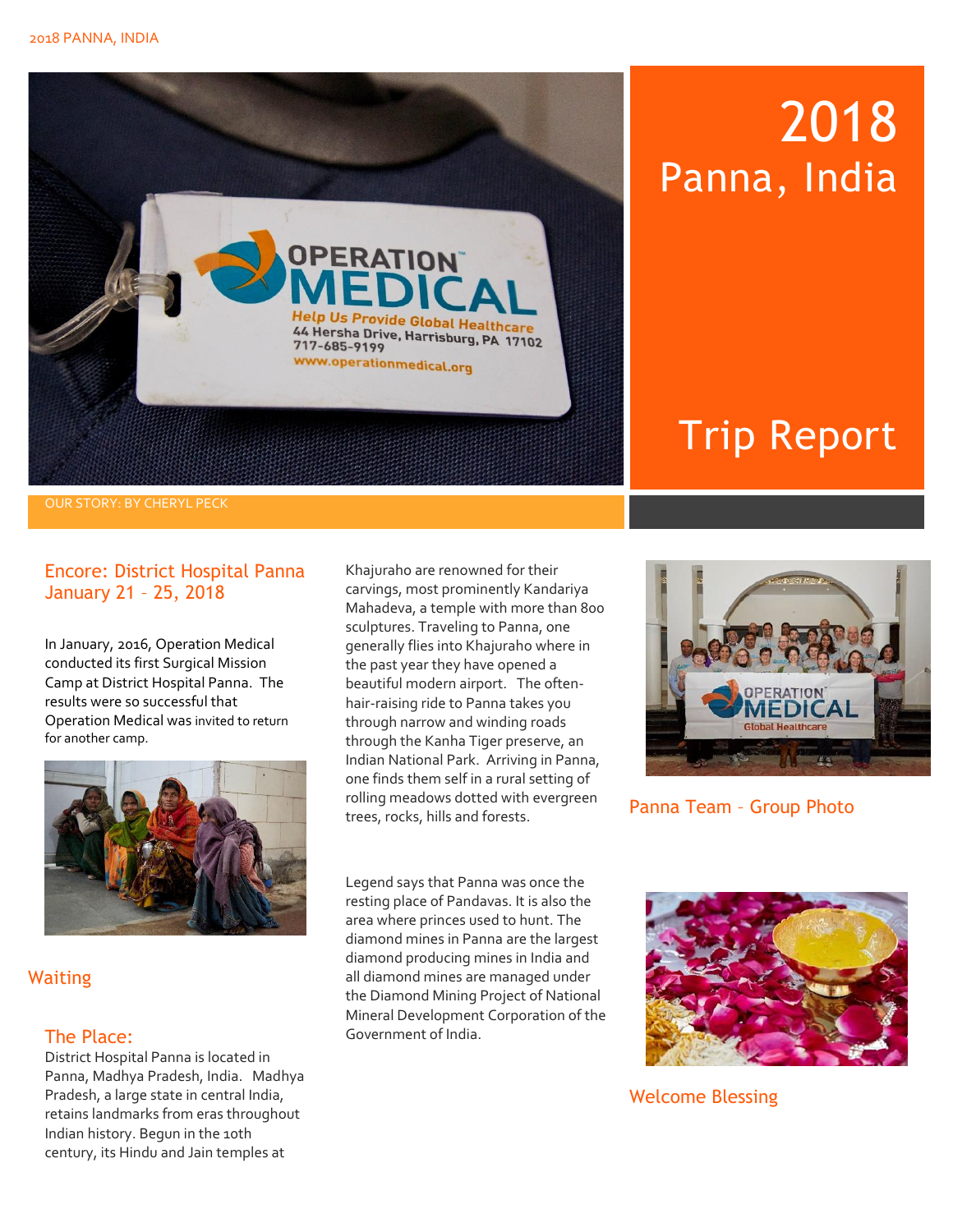### **The Story:**

In 2016, many of the volunteers fought the travel challenges of the "Blizzard of 2016." Fortunately, 2018 brought mild weather, but that did not detract from the long journey, taking many of the team well over 39 hours from home to the Hotel Shanvi Landmark which would become the home-away-from-home for our 22 volunteers for the week. As is custom in this part of the world the welcome and greetings afforded to the team were humbling. Upon arrival at Khajuraho airport, the team was met with leis made from beautiful marigolds.

Once loaded up with all the gear, the procession to the hotel ensued. Upon arrival, the entire staff of the hotel as well as hospital officials greeted the group with more flowered leis, rose petals and many smiles and blessings.



Arrival at the Hotel

Once hotel rooms were assigned, the team headed right to the hospital to get the lay of the land and start the process of unpacking and organizing supplies to be able to begin surgeries on Sunday morning. The items left in Valsad, India had arrived at the hospital, but the baggage brought by participants had to be transported to Panna by truck and would not arrive until Sunday morning.





Bags, Bags and More Bags



Organized Chaos

It was a quick evening with a meal at the hotel and everyone turned in for a fast sleep!



Anesthesia Supplies head to OR



The Line Up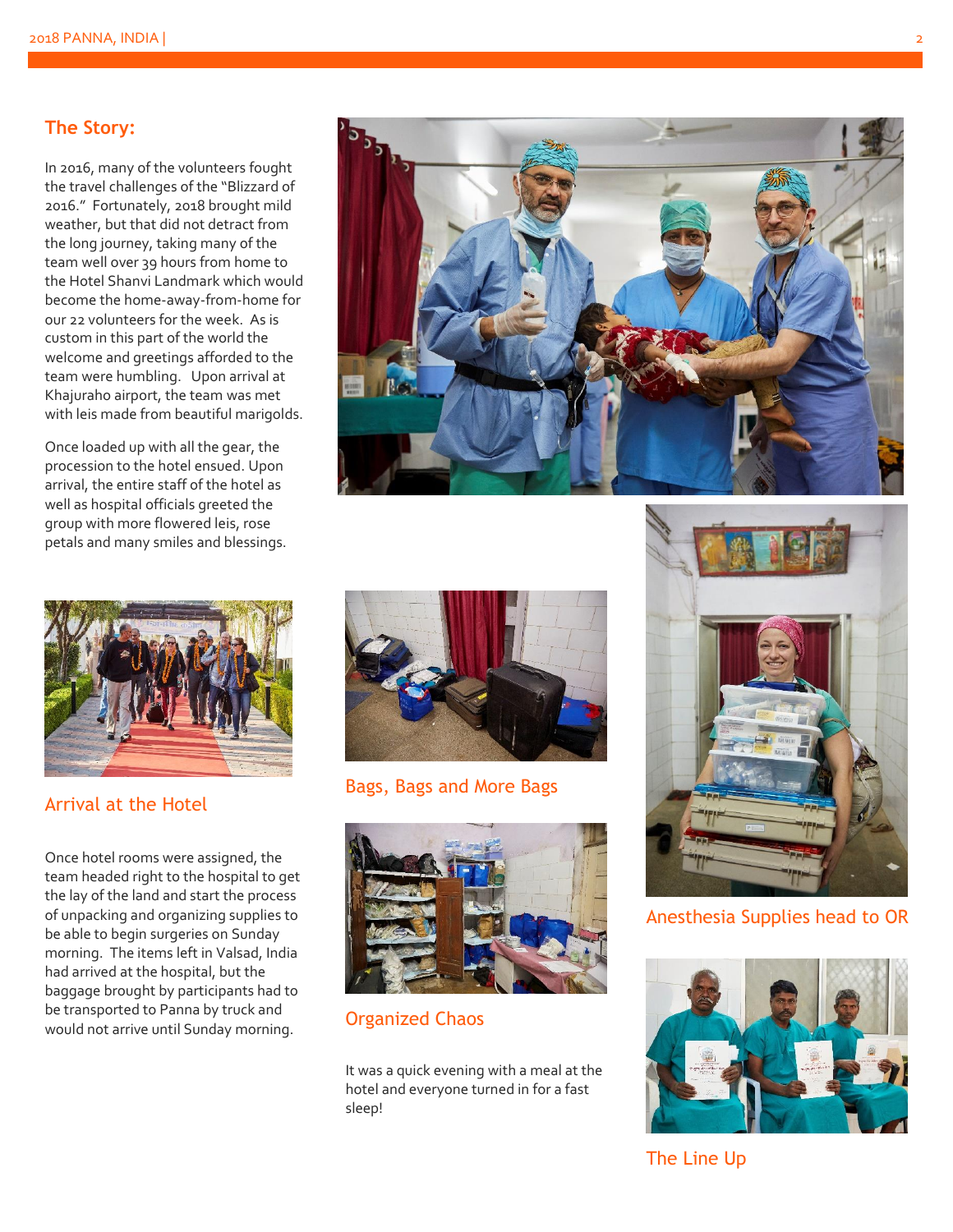CASES BY GENDER

# Female 55 Male 108

The week sped by with mornings starting at 7:00am in the very chilly dawn of the day with an outdoor hot breakfast prepared by the hotel and then we were off to the hospital by 7:30 to start the day.



The Day Begins

The team worked together as if they had been doing this all their lives in this very place. No obstacle was too tall or wide and the teamwork was astounding.



Portable Ultrasound



Father Comforting his Son in PACU



Compassionate Care - PACU

And, with the blink of an eye, it was Friday and Panna 2018 surgical camp was over.

This camp is over, but the lasting effect of our presence will hopefully last for many years to come. It's time for these volunteers to go home to their families and loved ones and reflect on the week. The staff at the hotel, hospital and our hosts/sponsors were the best.

Operation Medical hopes to return to our Panna family in the coming years.





Over the course of 5 days, the group was able to perform 169 surgical procedures and over 100 dental procedures. The team used their skills to help patients, their families, co-volunteers and local hospital staff.

Volunteers continue to report that the gift of giving is returned many times over being blessed by the experience.

As always, there are so many more people to help, so many needy eyes looking at us when we leave the hospital on the final day, many hands to hearts in thanks and tears of gratefulness.

### PATIENT AGES

7 months to 77 years